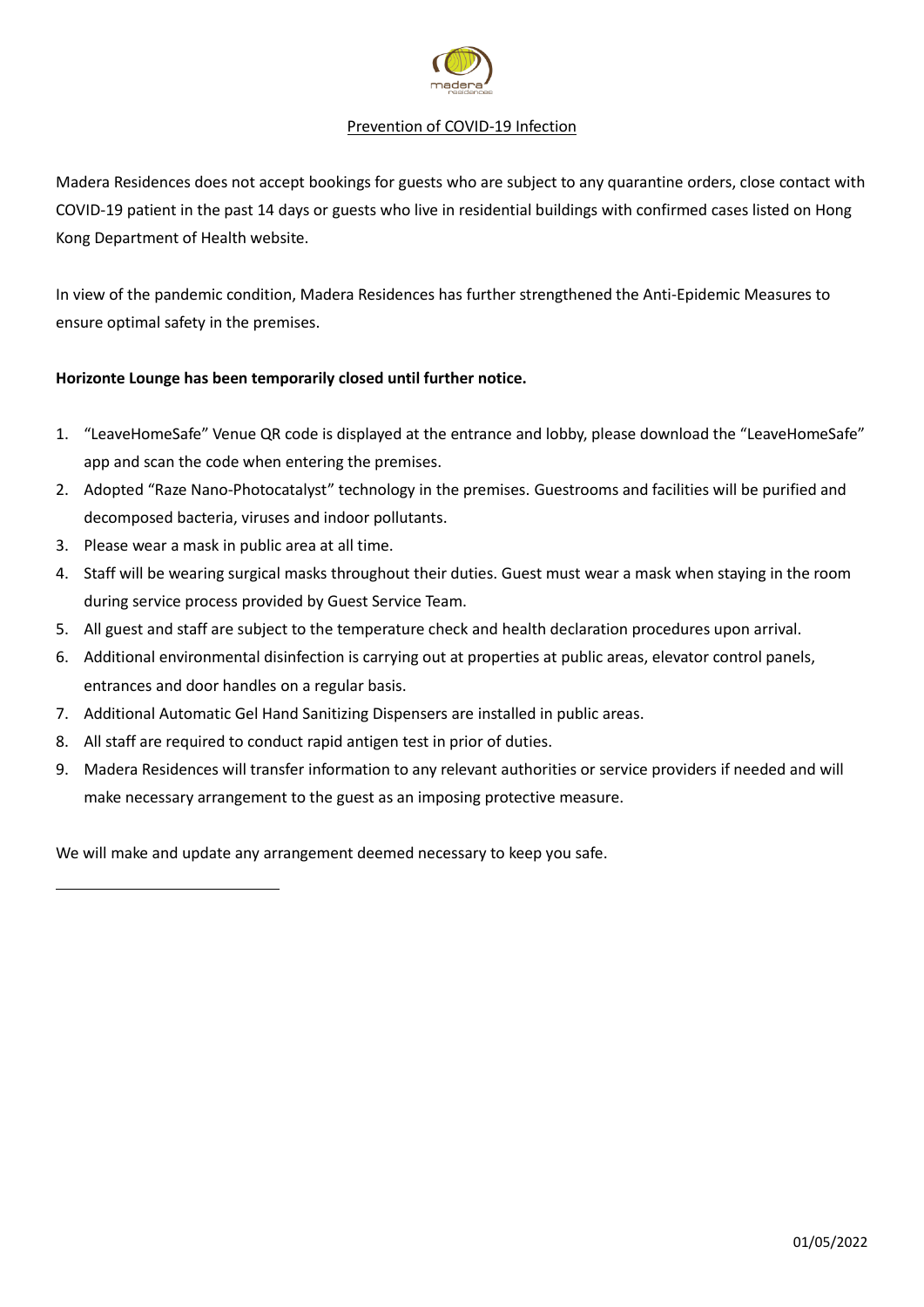

# 預防 2019 冠狀病毒病感染

木的地 · R 恕不接待正接受任何檢疫令的客人,於過去 14 日與新型冠狀病毒(COVID-19)患者有密切接觸或 於過去 14 日居住於香港衛生署網站所列的「曾有確診或疑似新型冠狀病毒(COVID-19)個案的大廈名單」的 客人。

配合政府最新防疫政策,木的地·R 已進一步加強有關預防措施,確保大廈達至最高的安全標準。

# 酒吧暫停開放,直至另行通知。

- 1. 「安心出行」流動應用程式場所二維碼已張貼於大廈出入口及大堂,客人請自行下載「安心出行」應 用程式,在到訪及離開酒店時,掃描場所二維碼
- 2. 大廈已使用「Raze 納米光觸媒」技術徹底消毒及淨化,客房及設施等均已完成噴灑消毒
- 3. 身處公共地方必須一直佩戴口罩
- 4. 所有員工在當值時均會佩戴口罩,如客人於員工進行客房服務時同時留在房內,均須戴上口罩
- 5. 所有客人及員工,均須通過體溫檢測及填寫健康申報表
- 6. 增加所有公共地方及設施每日清潔及消毒的次數
- 7. 於公共地方額外增設多個免觸式酒精消毒機
- 8. 所有員工於當值前必須通過抗原快速測試
- 9. 如客人有任何健康狀況,會依循衛生署指引向有關部門通報及作出適當安排,以確保客人及員工的安全

木的地.R 將因應潛在風險及實際情況不斷更新防疫措施,以策安全。